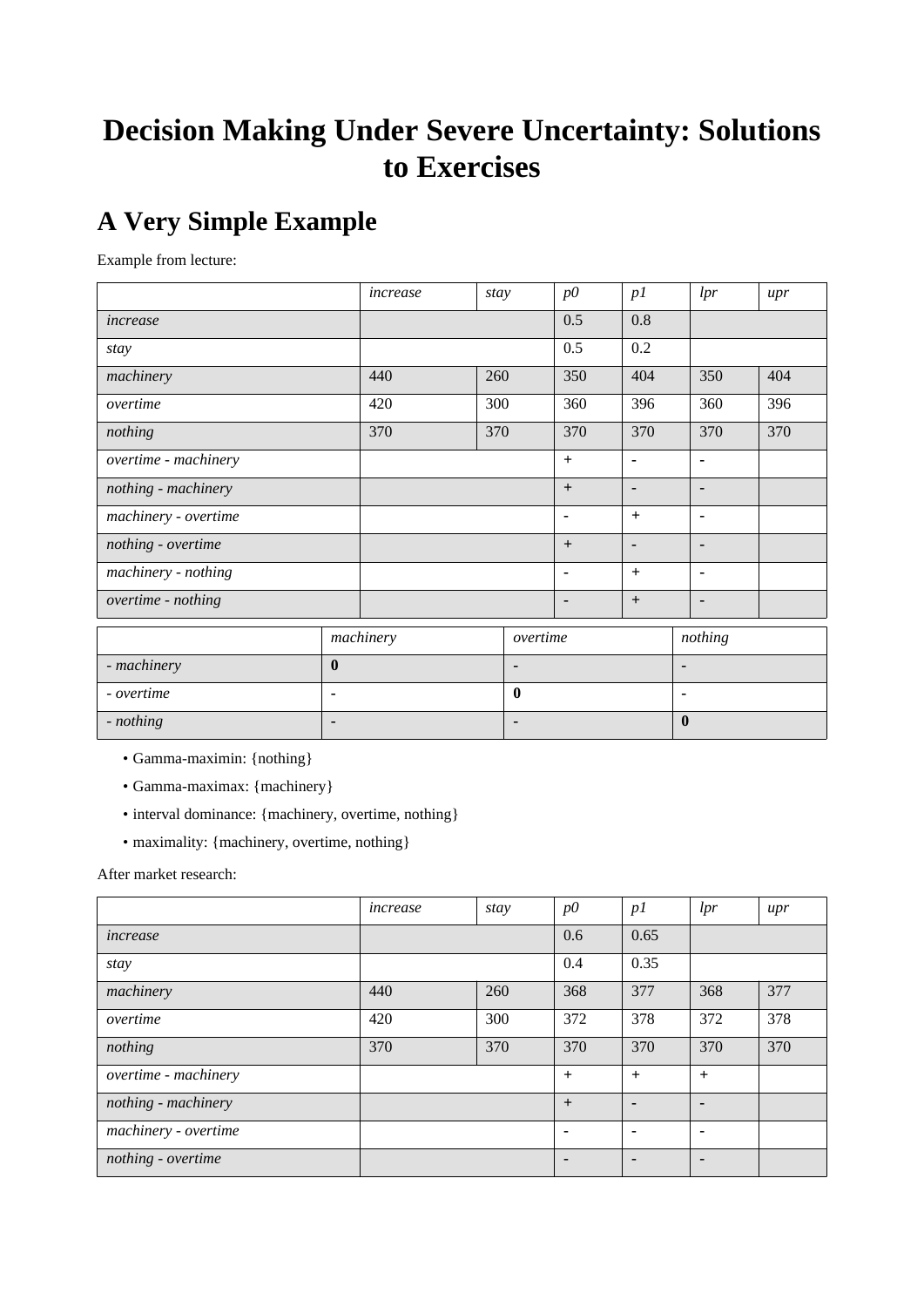| machinery - nothing |           |          |  |                |         |        |  |
|---------------------|-----------|----------|--|----------------|---------|--------|--|
| overtime - nothing  |           |          |  | $\overline{+}$ | $\pm$   | $^{+}$ |  |
|                     | machinery | overtime |  |                | nothing |        |  |
| - machinery         | 0         |          |  |                |         |        |  |
| - overtime          |           |          |  |                |         |        |  |
| - nothing           |           |          |  |                |         |        |  |

- Gamma-maximin: {overtime}
- Gamma-maximax: {overtime}
- interval dominance: {machinery, overtime}
- maximality: {overtime}

## **Saving Zion**

|                  | $\boldsymbol{A}$ | $\boldsymbol{B}$ | $\boldsymbol{C}$ | p0           | p1             | p2             | lpr          | $_{upr}$     |
|------------------|------------------|------------------|------------------|--------------|----------------|----------------|--------------|--------------|
| $\boldsymbol{A}$ |                  |                  |                  | 0.1          | 0.4            | 0.3            |              |              |
| $\boldsymbol{B}$ |                  |                  |                  | 0.45         | 0.3            | 0.2            |              |              |
| $\cal C$         |                  |                  |                  | 0.45         | 0.3            | 0.5            |              |              |
| left             | $-10$            | $-5$             | 10               | 1.25         | $-2.5$         | $\mathbf{1}$   | $-2.5$       | 1.25         |
| right            | $\mathbf{1}$     | $\mathbf{1}$     | $\mathbf{1}$     | $\mathbf{1}$ | $\mathbf{1}$   | $\mathbf{1}$   | $\mathbf{1}$ | $\mathbf{1}$ |
| $right-left$     |                  |                  |                  | ٠            | $\ddot{}$      | $\bf{0}$       | ٠            |              |
| left - right     |                  |                  |                  | $+$          | $\blacksquare$ | $\bf{0}$       | ٠            |              |
|                  |                  |                  | left             |              |                | right          |              |              |
| $- left$         | $\bf{0}$         |                  |                  |              |                | $\blacksquare$ |              |              |
| $- right$        |                  |                  | ٠                |              |                | $\bf{0}$       |              |              |

- Gamma-maximin: {right}
- Gamma-maximax: {left}
- interval dominance: {left, right}
- maximality: {left, right}

## **Risky Investment**

|         | improve | remain | worsen         | $p\Omega$ | p1   | lpr | upr  |
|---------|---------|--------|----------------|-----------|------|-----|------|
| improve |         |        |                | $\theta$  | 0.3  |     |      |
| remain  |         |        |                | 0.6       | 0.3  |     |      |
| worsen  |         |        |                | 0.4       | 0.4  |     |      |
| dl      | 100     | 50     | $-25$          | 20        | 35   | 20  | 35   |
| d2      | 75      | 50     | $\overline{0}$ | 30        | 37.5 | 30  | 37.5 |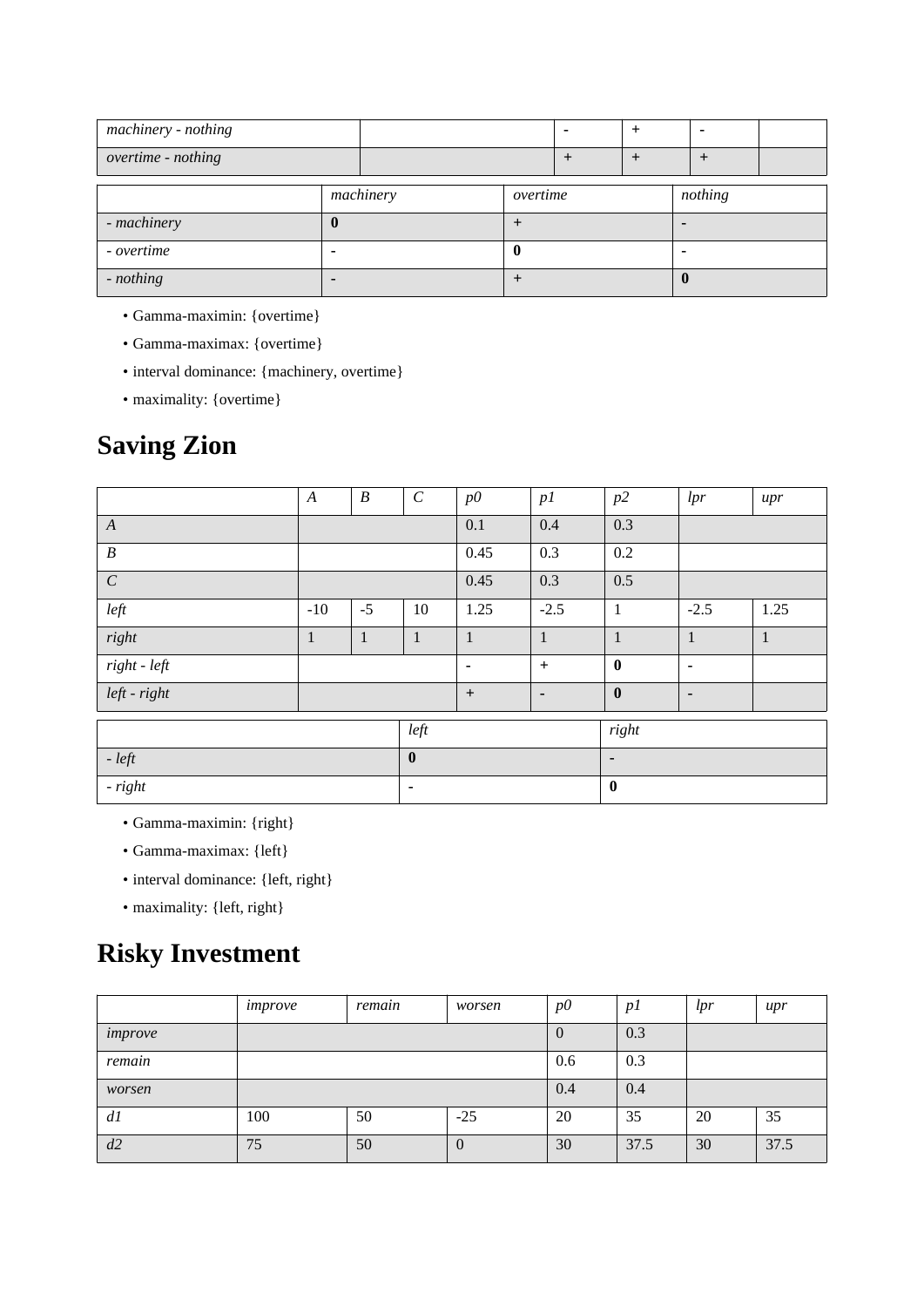| $d\mathfrak{Z}$                      | 60 |                          | 55 |                  | 10 | 37               | 38.5                             | 37               | 38.5 |  |
|--------------------------------------|----|--------------------------|----|------------------|----|------------------|----------------------------------|------------------|------|--|
| $d4$                                 | 35 |                          | 35 |                  | 35 | 35               | 35                               | 35               | 35   |  |
| $d2$ - $d\mathcal{I}$                |    |                          |    |                  |    | $\pm$            | $\boldsymbol{+}$                 | $\pm$            |      |  |
| $d\mathcal{3}\text{ - }d\mathcal{1}$ |    |                          |    |                  |    | $+$              | $\begin{array}{c} + \end{array}$ | $\boldsymbol{+}$ |      |  |
| $d4$ - $d1$                          |    |                          |    |                  |    | $+$              | $\bf{0}$                         | $\bf{0}$         |      |  |
| $d{\cal I}$ - $d2$                   |    |                          |    |                  |    | $\blacksquare$   | $\overline{\phantom{a}}$         | $\blacksquare$   |      |  |
| $d3$ - $d2\,$                        |    |                          |    |                  |    | $+$              | $+$                              | $\pm$            |      |  |
| $d4$ - $d2\,$                        |    |                          |    |                  |    | $+$              | $\blacksquare$                   | $\blacksquare$   |      |  |
| $d{\cal I}$ - $d{\cal S}$            |    |                          |    |                  |    | $\blacksquare$   | $\blacksquare$                   | $\blacksquare$   |      |  |
| $d2$ - $d3\,$                        |    |                          |    |                  |    | $\blacksquare$   | $\overline{\phantom{a}}$         | $\blacksquare$   |      |  |
| $d4$ - $d3$                          |    |                          |    |                  |    | $\blacksquare$   | $\blacksquare$                   | $\blacksquare$   |      |  |
| $d{\it l}$ - $d4$                    |    |                          |    |                  |    | $\blacksquare$   | $\bf{0}$                         | $\blacksquare$   |      |  |
| $d2$ - $d4\,$                        |    |                          |    |                  |    | $\blacksquare$   | $\boldsymbol{+}$                 | $\blacksquare$   |      |  |
| $d3 - d4$                            |    |                          |    |                  |    | $\boldsymbol{+}$ | $\boldsymbol{+}$                 | $\boldsymbol{+}$ |      |  |
|                                      |    | $d\mathfrak{l}$          |    | d2               |    | $d\mathfrak{Z}$  |                                  | $d4$             |      |  |
| - $d\mathfrak{l}$                    |    | $\boldsymbol{0}$         |    | $+$              |    | $+$              |                                  | $\bf{0}$         |      |  |
| - $d2$                               |    | ٠                        |    | $\boldsymbol{0}$ |    | $\pm$            |                                  | $\blacksquare$   |      |  |
| - $d3$                               |    | $\overline{\phantom{0}}$ |    | ٠                |    | $\boldsymbol{0}$ |                                  | $\blacksquare$   |      |  |
| - $d4$                               | ٠  |                          |    | $\blacksquare$   |    | $\pm$            |                                  | $\bf{0}$         |      |  |

• Gamma-maximin: {3}

• Gamma-maximax: {3}

- interval dominance: {2, 3}
- maximality: {3}

Solution to Exercise 5:

•  $c < 37$ 

- Gamma-maximin: {3}
- Gamma-maximax: {3}
- interval dominance: {2, 3}
- maximality: {3}

•  $c=37$ 

- Gamma-maximin: {3, 4}
- Gamma-maximax: {3}
- interval dominance:  $\{2, 3, 4\}$
- maximality:  $\{3, 4\}$

• 37 <  $c$  < 37.5

• Gamma-maximin: {4}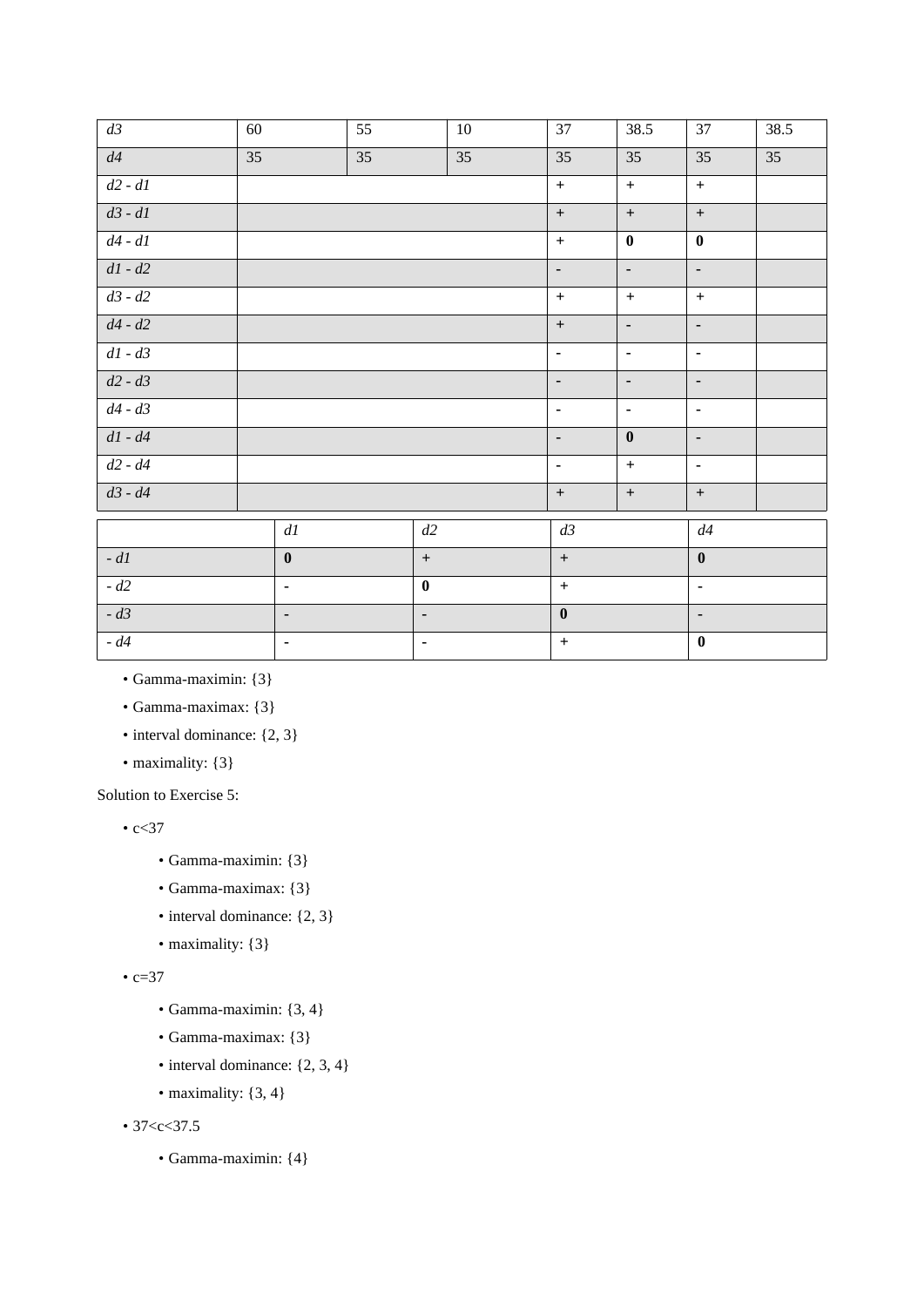- Gamma-maximax: {3}
- interval dominance:  $\{2, 3, 4\}$
- maximality:  $\{3, 4\}$

```
• 37.5 <c < 38.5
```
- Gamma-maximin: {4}
- Gamma-maximax: {3}
- interval dominance: {3, 4}
- maximality:  $\{3, 4\}$

• 38.5<c

- Gamma-maximin: {4}
- Gamma-maximax: {4}
- interval dominance:  ${4}$
- maximality:  ${4}$

## **Oil Wildcatter**

### **Normal Form Backward Induction**

#### *T1 Branch*

|             | S1       | S <sub>2</sub> | S <sub>3</sub> |     | $p\ddot{o}$    | p1             | p2             |          | lpr            | $_{upr}$ |  |  |
|-------------|----------|----------------|----------------|-----|----------------|----------------|----------------|----------|----------------|----------|--|--|
| SI          |          |                |                |     | 0.531          | 0.667          |                | 0.817    |                |          |  |  |
| $\sqrt{S2}$ |          |                |                |     | 0.408          | 0.222          |                | 0.122    |                |          |  |  |
| S3          |          |                |                |     | 0.061          | 0.111          |                | 0.061    |                |          |  |  |
| dl          | $-1$     | $-1$           | $-1$           |     | $-1$           | $-1$           | $-1$           |          | $-1$           | $-1$     |  |  |
| d2          | $-8$     | $\overline{4}$ | 19             |     | $-1.457$       | $-2.339$       |                | $-4.889$ | $-4.889$       | $-1.457$ |  |  |
| $d2 - d1$   |          |                |                |     | $\blacksquare$ | $\blacksquare$ | ٠              |          | $\blacksquare$ |          |  |  |
| $d1 - d2$   |          |                |                |     | $+$            | $+$            | $+$            |          | $+$            |          |  |  |
|             |          |                |                | dl  |                |                |                | d2       |                |          |  |  |
| $-d1$       | $\bf{0}$ |                |                |     |                |                | $\blacksquare$ |          |                |          |  |  |
| $-d2$       |          |                |                | $+$ |                |                |                |          | $\mathbf 0$    |          |  |  |

So {d1} is maximal in the T1 branch.

#### *T2 Branch*

|                | S1 | S <sub>2</sub> | S <sub>3</sub> | $p\ddot{o}$ | p1    | p2             | lpr | upr |
|----------------|----|----------------|----------------|-------------|-------|----------------|-----|-----|
| SI             |    |                |                | 0.065       | 0.125 | 0.5            |     |     |
| S <sub>2</sub> |    |                |                | 0.87        | 0.75  | 0.5            |     |     |
| S3             |    |                |                | 0.065       | 0.125 | $\overline{0}$ |     |     |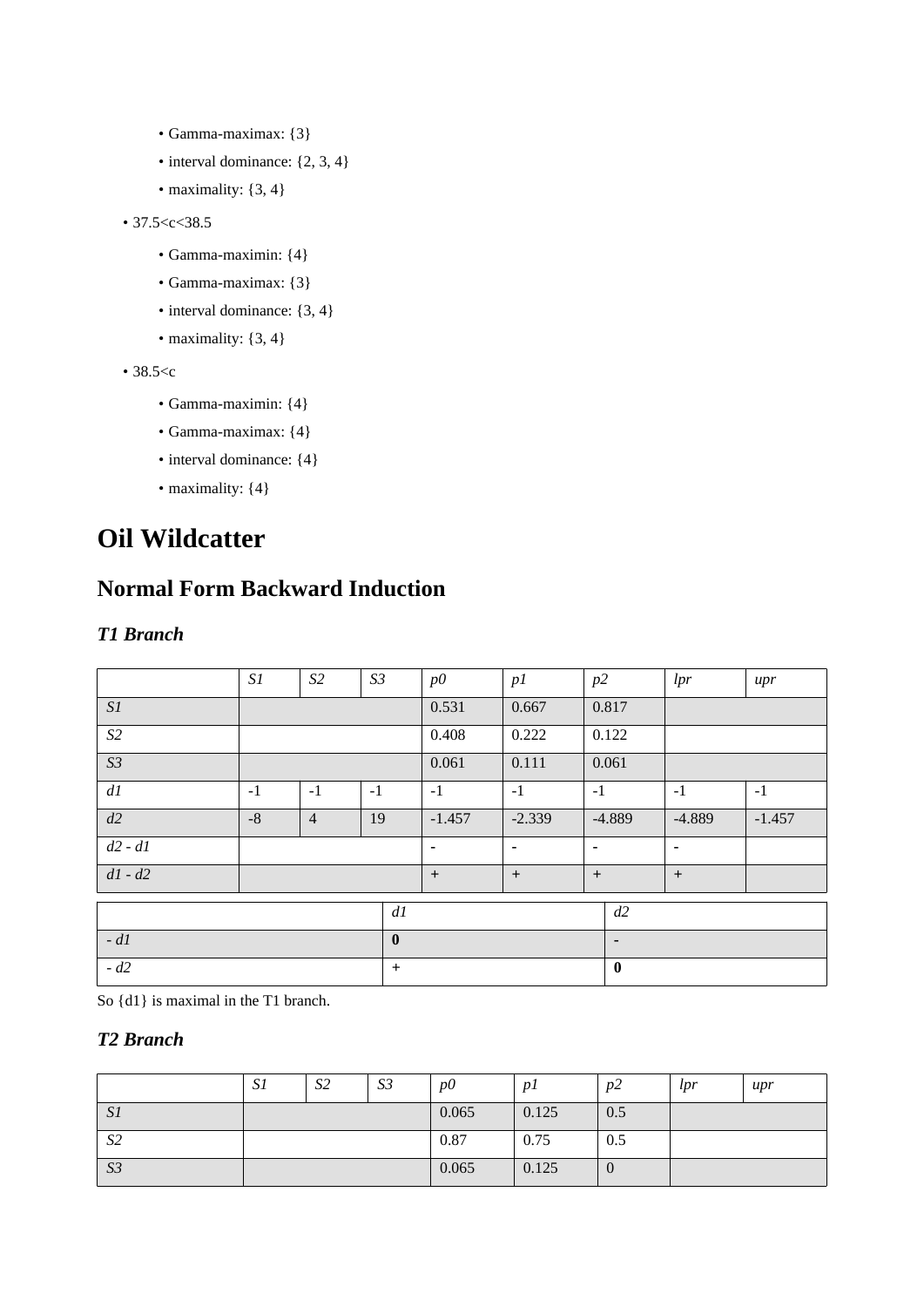| dl        | $-1$ | $-1$           | $-1$           | $-1$           | $-1$           | $-1$           | $-1$ | $-1$  |
|-----------|------|----------------|----------------|----------------|----------------|----------------|------|-------|
| d2        | $-8$ | $\overline{4}$ | 19             | 4.195          | 4.375          | $-2$           | $-2$ | 4.375 |
| $d2 - d1$ |      |                |                | $+$            | $\overline{+}$ | $\blacksquare$ |      |       |
| $d1 - d2$ |      |                |                | $\blacksquare$ | $\blacksquare$ | $^{+}$         |      |       |
|           |      |                | dl             |                |                | d2             |      |       |
| - $d1$    |      |                | $\mathbf{0}$   |                |                | $\blacksquare$ |      |       |
| $-d2$     |      |                | $\blacksquare$ |                |                | $\mathbf{0}$   |      |       |

So {d1,d2} is maximal in the T2 branch.

### *T3 Branch*

|           | S1   | S2             | S3 |                | p0           | p1             | p2             |              | lpr            | $_{upr}$ |       |       |  |       |       |       |  |  |  |
|-----------|------|----------------|----|----------------|--------------|----------------|----------------|--------------|----------------|----------|-------|-------|--|-------|-------|-------|--|--|--|
| SI        |      |                |    |                |              |                |                |              |                | 0.061    | 0.111 | 0.061 |  |       |       |       |  |  |  |
| S2        |      |                |    |                |              |                |                |              |                |          |       |       |  | 0.408 | 0.222 | 0.122 |  |  |  |
| S3        |      |                |    |                | 0.531        | 0.667          | 0.817          |              |                |          |       |       |  |       |       |       |  |  |  |
| dl        | $-1$ | $-1$<br>$-1$   |    |                | $-1$         | $-1$           | $-1$           |              | $-1$           | $-1$     |       |       |  |       |       |       |  |  |  |
| d2        | $-8$ | $\overline{4}$ | 19 |                | 11.233       | 12.673         | 15.523         |              | 11.233         | 15.523   |       |       |  |       |       |       |  |  |  |
| $d2 - d1$ |      |                |    |                | $+$          | $+$            | $+$            |              | $+$            |          |       |       |  |       |       |       |  |  |  |
| $d1 - d2$ |      |                |    |                | ٠            | $\blacksquare$ | $\blacksquare$ |              | $\blacksquare$ |          |       |       |  |       |       |       |  |  |  |
|           |      |                |    | d1             |              |                |                | d2           |                |          |       |       |  |       |       |       |  |  |  |
| $-d1$     |      |                |    |                | $\mathbf{0}$ |                |                | $+$          |                |          |       |       |  |       |       |       |  |  |  |
| $-d2$     |      |                |    | $\blacksquare$ |              |                |                | $\mathbf{0}$ |                |          |       |       |  |       |       |       |  |  |  |

So {d2} is maximal in the T3 branch.

### *dTc branch*

|             | <i>TISI</i> | TIS2     | T <sub>1</sub> S3 |          |          |          |          |          | T2S1 T2S2 T2S3 T3S1 T3S2 T3S3 p0 |          | p1                       | p2                           | p3          | p4                         | p5          | lpr       | upr      |
|-------------|-------------|----------|-------------------|----------|----------|----------|----------|----------|----------------------------------|----------|--------------------------|------------------------------|-------------|----------------------------|-------------|-----------|----------|
| <i>TIS1</i> |             |          |                   |          |          |          |          |          |                                  |          | $0.18$ 0.18 0.18 0.18    |                              |             | 0.4                        | 0.26        |           |          |
| T1S2        |             |          |                   |          |          |          |          |          |                                  |          | $0.06$ 0.06 0.06 0.06    |                              |             | 0.06                       | 0.2         |           |          |
| T1S3        |             |          |                   |          |          |          |          |          |                                  | 0.03     |                          | $0.03 \quad 0.03 \quad 0.03$ |             | 0.03                       | 0.03        |           |          |
| <b>T2S1</b> |             |          |                   |          |          |          |          |          |                                  |          | $0.03$ 0.03 0.03 0.23    |                              |             | 0.03                       | 0.03        |           |          |
| <b>T2S2</b> |             |          |                   |          |          |          |          |          |                                  |          | $0.18$ 0.18 0.4          |                              | 0.23        | 0.18                       | 0.18        |           |          |
| <b>T2S3</b> |             |          |                   |          |          |          |          |          |                                  |          | $0.03 \ 0.03 \ 0.03 \ 0$ |                              |             |                            | $0.03$ 0.03 |           |          |
| <b>T3S1</b> |             |          |                   |          |          |          |          |          |                                  |          | $0.03$ 0.03 0.03 0.03    |                              |             | 0.03                       | 0.03        |           |          |
| <b>T3S2</b> |             |          |                   |          |          |          |          |          |                                  | 0.06     | 0.2                      |                              | $0.06$ 0.06 |                            | $0.06$ 0.06 |           |          |
| <b>T3S3</b> |             |          |                   |          |          |          |          |          |                                  | 0.4      |                          |                              |             | $0.26$ 0.18 0.18 0.18 0.18 |             |           |          |
| dl          | $\theta$    | $\Omega$ | $\theta$          | $\Omega$ | $\theta$ | $\Omega$ | $\theta$ | $\theta$ | $\theta$                         | $\theta$ | $\theta$                 | $\Omega$                     | $\Omega$    | $\Omega$                   | $\Omega$    | $\Omega$  | $\theta$ |
| d2          | $-7$        | 5        | 20                | $-7$     | 5        | 20       | $-7$     | 5        | 20                               | 9.02     |                          | 6.92 5.72 2.87               |             | 3.08                       |             | 4.76 2.87 | 9.02     |
| $d2 - d1$   |             |          |                   |          |          |          |          |          |                                  | $+$      | $^{+}$                   | $^{+}$                       | $+$         | $+$                        | $+$         | $^{+}$    |          |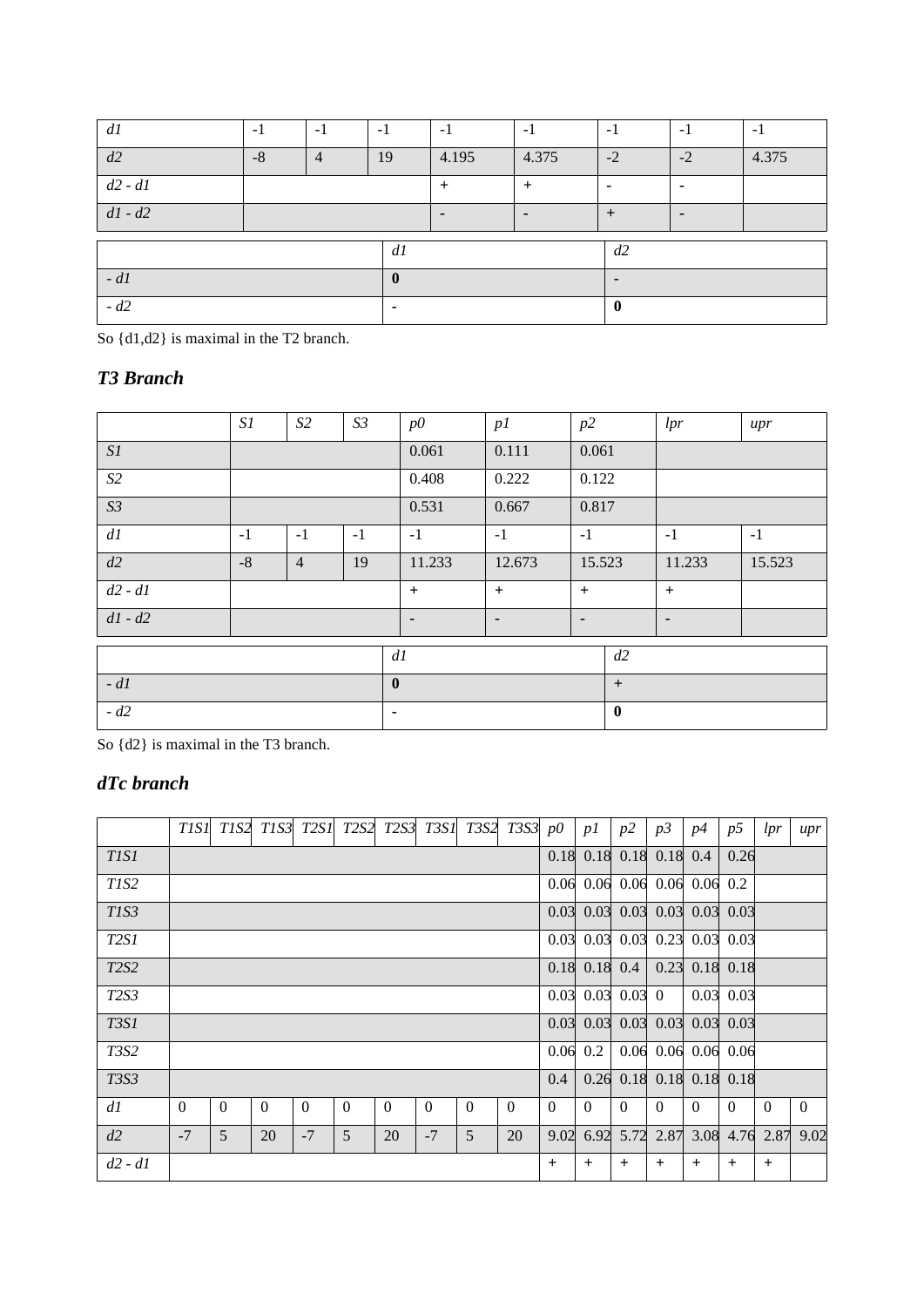| $d1 - d2$ | $\overline{\phantom{a}}$ | $\sim$ | $\overline{\phantom{a}}$ | $\blacksquare$ | $\sim$ | $\overline{\phantom{a}}$ | $\overline{\phantom{a}}$ |  |  |
|-----------|--------------------------|--------|--------------------------|----------------|--------|--------------------------|--------------------------|--|--|
|           | dl                       |        |                          | d2             |        |                          |                          |  |  |
| $-dI$     |                          |        |                          |                |        |                          |                          |  |  |
| $-d2$     |                          |        |                          |                |        |                          |                          |  |  |

So {d2} is maximal in the dTc branch.

### *dT Branch*

|                               | T <sub>1</sub> S <sub>1</sub> | TIS2 |      |      |                |                | TIS3 T2S1 T2S2 T2S3 T3S1 T3S2 |                | T3S3~p0 |     | p1         | p2                                                 | p3             | p4   | p5                    | lpr                      | $_{upr}$ |
|-------------------------------|-------------------------------|------|------|------|----------------|----------------|-------------------------------|----------------|---------|-----|------------|----------------------------------------------------|----------------|------|-----------------------|--------------------------|----------|
| T <sub>1</sub> S <sub>1</sub> |                               |      |      |      |                |                |                               |                |         |     |            | $0.18$ 0.18 0.18 0.18                              |                | 0.4  | 0.26                  |                          |          |
| T1S2                          |                               |      |      |      |                |                |                               |                |         |     |            | $0.06$ 0.06 0.06 0.06 0.06                         |                |      | 0.2                   |                          |          |
| T1S3                          |                               |      |      |      |                |                |                               |                |         |     |            | $0.03$ 0.03 0.03 0.03 0.03                         |                |      | 0.03                  |                          |          |
| <b>T2S1</b>                   |                               |      |      |      |                |                |                               |                |         |     |            | $0.03 \quad 0.03 \quad 0.03 \quad 0.23$            |                | 0.03 | 0.03                  |                          |          |
| T2S2                          |                               |      |      |      |                |                |                               |                |         |     |            | $0.18$ 0.18 0.4                                    | 0.23           | 0.18 | 0.18                  |                          |          |
| <b>T2S3</b>                   |                               |      |      |      |                |                |                               |                |         |     |            | $0.03 \ 0.03 \ 0.03 \ 0$                           |                | 0.03 | 0.03                  |                          |          |
| <b>T3S1</b>                   |                               |      |      |      |                |                |                               |                |         |     |            | $0.03 \quad 0.03 \quad 0.03 \quad 0.03 \quad 0.03$ |                |      | 0.03                  |                          |          |
| <b>T3S2</b>                   |                               |      |      |      |                |                |                               |                |         |     | $0.06$ 0.2 |                                                    |                |      | $0.06$ 0.06 0.06 0.06 |                          |          |
| <b>T3S3</b>                   |                               |      |      |      |                |                |                               |                |         | 0.4 |            | $0.26$ 0.18 0.18 0.18 0.18                         |                |      |                       |                          |          |
| s1                            | $-1$                          | $-1$ | $-1$ | $-1$ | $-1$           | $-1$           | $-8$                          | $\overline{4}$ | 19      |     |            | 7.09 4.99 2.69 2.69 2.69 2.69 2.69                 |                |      |                       |                          | 7.09     |
| s2                            | $-1$                          | $-1$ | $-1$ | $-8$ | $\overline{4}$ | 19             | $-8$                          | $\overline{4}$ | 19      |     |            | 8.38 6.28 5.08 2.23 3.98 3.98 2.23 8.38            |                |      |                       |                          |          |
| $s2 - s1$                     |                               |      |      |      |                |                |                               |                |         | $+$ | $+$        | $+$                                                | $\blacksquare$ | $+$  | $+$                   | $\blacksquare$           |          |
| $s1 - s2$                     |                               |      |      |      |                |                |                               |                |         | -   | ٠          | ٠                                                  | $+$            | -    |                       | $\overline{\phantom{0}}$ |          |
|                               |                               |      |      |      |                | s1             |                               |                |         |     |            | s2                                                 |                |      |                       |                          |          |
| $-SI$                         |                               |      |      |      |                | $\bf{0}$       |                               |                |         |     |            | ٠                                                  |                |      |                       |                          |          |
| $- s2$                        |                               |      |      |      |                | $\blacksquare$ |                               |                |         |     |            | $\bf{0}$                                           |                |      |                       |                          |          |
|                               |                               |      |      |      |                |                |                               |                |         |     |            |                                                    |                |      |                       |                          |          |

So both strategies {s1,s2} are maximal in the dT branch.

### *Root node:*

|                   | TIS1 | TIS2 TIS3 T2S1 T2S2 T2S3 T3S1 T3S2 T3S3 p0 |  |  |  |     | p1                              | p2 | p3 | <i>p4</i> | p5                                                  | lpr | upr |
|-------------------|------|--------------------------------------------|--|--|--|-----|---------------------------------|----|----|-----------|-----------------------------------------------------|-----|-----|
| <b>TIS1</b>       |      |                                            |  |  |  |     | $0.18$ 0.18 0.18 0.18 0.4       |    |    |           | 0.26                                                |     |     |
| T1S2              |      |                                            |  |  |  |     | $0.06$ 0.06 0.06 0.06 0.06 0.2  |    |    |           |                                                     |     |     |
| T <sub>1</sub> S3 |      |                                            |  |  |  |     | $0.03$ 0.03 0.03 0.03 0.03 0.03 |    |    |           |                                                     |     |     |
| <b>T2S1</b>       |      |                                            |  |  |  |     | $0.03$ 0.03 0.03 0.23 0.03 0.03 |    |    |           |                                                     |     |     |
| <b>T2S2</b>       |      |                                            |  |  |  |     | $0.18$ 0.18 0.4 0.23 0.18 0.18  |    |    |           |                                                     |     |     |
| <b>T2S3</b>       |      |                                            |  |  |  |     | $0.03$ 0.03 0.03 0              |    |    |           | $0.03 \ 0.03$                                       |     |     |
| <b>T3S1</b>       |      |                                            |  |  |  |     | $0.03$ 0.03 0.03 0.03 0.03 0.03 |    |    |           |                                                     |     |     |
| <b>T3S2</b>       |      |                                            |  |  |  |     | $0.06$ 0.2                      |    |    |           | $\vert 0.06 \vert 0.06 \vert 0.06 \vert 0.06 \vert$ |     |     |
| <b>T3S3</b>       |      |                                            |  |  |  | 0.4 |                                 |    |    |           | $0.26$ 0.18 0.18 0.18 0.18                          |     |     |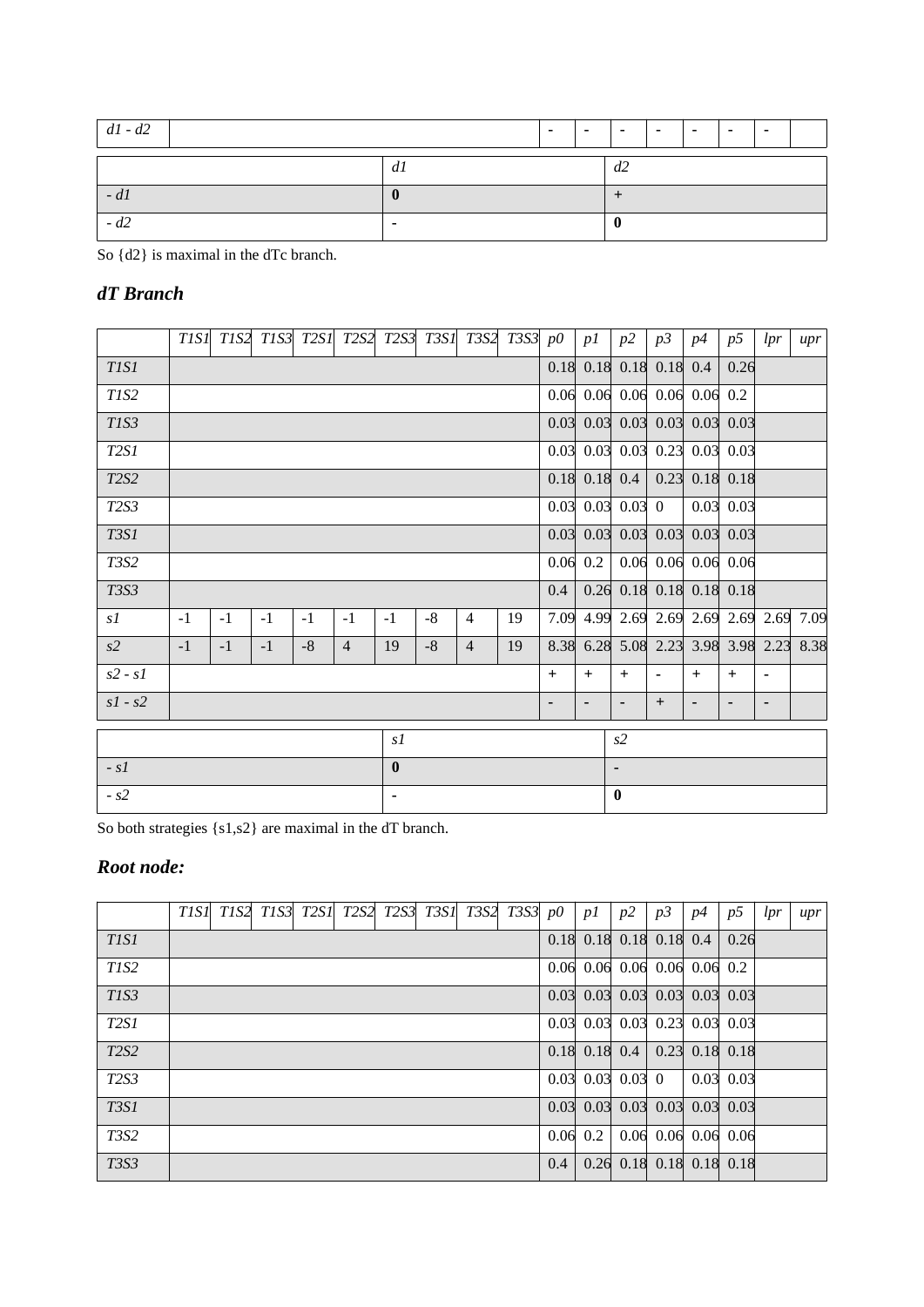| s1        | $-1$                                         | $-1$ | $-1$ | $-1$         | $-1$           | $-1$ | $-8$ | $\overline{4}$ | 19             |                |                | 7.09 4.99 2.69 2.69 2.69 2.69 2.69 7.09 |                |                |                |                          |  |  |
|-----------|----------------------------------------------|------|------|--------------|----------------|------|------|----------------|----------------|----------------|----------------|-----------------------------------------|----------------|----------------|----------------|--------------------------|--|--|
| s2        | $-1$                                         | $-1$ | $-1$ | $-8$         | $\overline{4}$ | 19   | $-8$ | $\overline{4}$ | 19             |                |                | 8.38 6.28 5.08 2.23 3.98 3.98 2.23 8.38 |                |                |                |                          |  |  |
| d2        | $-7$                                         | 5    | 20   | $-7$         | 5              | 20   | $-7$ | 5              | 20             |                |                | 9.02 6.92 5.72 2.87 3.08 4.76 2.87 9.02 |                |                |                |                          |  |  |
| $s2 - s1$ |                                              |      |      |              |                |      |      |                |                | $+$            | $+$            | $+$                                     | $\blacksquare$ | $+$            | $+$            | $\overline{\phantom{0}}$ |  |  |
| $d2 - s1$ |                                              |      |      |              |                |      |      |                |                | $+$            | $+$            | $+$                                     | $+$            | $+$            | $+$            | $+$                      |  |  |
| $s1 - s2$ |                                              |      |      |              |                |      |      |                |                | $\blacksquare$ | $\blacksquare$ | ٠                                       | $+$            | $\blacksquare$ | $\blacksquare$ | $\blacksquare$           |  |  |
| $d2 - s2$ |                                              |      |      |              |                |      |      |                |                | $+$            | $+$            | $+$                                     | $+$            | $\blacksquare$ | $+$            | $\blacksquare$           |  |  |
| $s1 - d2$ |                                              |      |      |              |                |      |      |                |                | $\blacksquare$ | $\blacksquare$ | ٠                                       |                | -              |                | $\blacksquare$           |  |  |
| $s2 - d2$ |                                              |      |      |              |                |      |      |                |                | $\blacksquare$ | ٠              | ٠                                       | ۰              | $+$            |                | ٠                        |  |  |
|           |                                              |      |      | s1           |                |      |      |                | s2             |                |                |                                         | d2             |                |                |                          |  |  |
| $-S1$     |                                              |      |      | $\mathbf{0}$ |                |      |      |                | $\blacksquare$ |                |                |                                         | $+$            |                |                |                          |  |  |
| $- s2$    |                                              |      |      | ٠            |                |      |      |                | $\bf{0}$       |                |                |                                         | $\blacksquare$ |                |                |                          |  |  |
| $-d2$     | $\bf{0}$<br>$\blacksquare$<br>$\blacksquare$ |      |      |              |                |      |      |                |                |                |                |                                         |                |                |                |                          |  |  |

So {s2,d2} is maximal.

# **Toy Example**

Note, for brevity, the tables below write D1 for delta1 and D2 for delta2.

## **Normal Form**

|                         |                  | <b>SIEI</b>  | S1E2           | S2             |                | $p\ddot{o}$    | p1             | lpr            |          | $_{upr}$ |
|-------------------------|------------------|--------------|----------------|----------------|----------------|----------------|----------------|----------------|----------|----------|
| <b>SIEI</b>             |                  |              |                |                |                | 0.2            | 0.1            |                |          |          |
| $SIE2$                  |                  |              |                |                |                | 0.3            | 0.4            |                |          |          |
| S2                      |                  |              |                |                |                | 0.5            | 0.5            |                |          |          |
| dI(SIDI)                |                  | $\mathbf{1}$ | $\overline{4}$ | $\overline{2}$ |                | 2.4            | 2.7            | 2.4            |          | 2.7      |
| dI(SI D2)               |                  | 2.5          | 2.5            | 2              |                | 2.25           | 2.25           | 2.25           |          | 2.25     |
| d2                      |                  | 2.3          | 2.3            | 2.3            |                | 2.3            | 2.3            | 2.3            |          | 2.3      |
| $dl(SI D2) - dl(SI D1)$ |                  |              |                |                |                | $\blacksquare$ | ٠              | $\blacksquare$ |          |          |
| $d2 - dI(SIDI)$         |                  |              |                |                |                | $\blacksquare$ | $\blacksquare$ | $\blacksquare$ |          |          |
| $dl(SIDI) - dl(SID2)$   |                  |              |                |                |                | $^{+}$         | $+$            | $+$            |          |          |
| $d2 - dI(SI D2)$        |                  |              |                |                |                | $+$            | $+$            | $+$            |          |          |
| $dl(SIDI) - d2$         |                  |              |                |                |                | $^{+}$         | $+$            | $+$            |          |          |
| $dl(S1 D2) - d2$        |                  |              |                |                |                | $\blacksquare$ | $\blacksquare$ | $\blacksquare$ |          |          |
|                         |                  | dI(SIDI)     |                |                |                | dI(SI D2)      |                |                | d2       |          |
| $ dI(SIDI)$             | $\boldsymbol{0}$ |              |                |                | $\blacksquare$ |                |                |                |          |          |
| $- dI(SI D2)$           | $+$              |              |                |                | $\bf{0}$       |                |                |                | $+$      |          |
| $-d2$                   | $+$              |              |                |                | ٠              |                |                |                | $\bf{0}$ |          |

So {d1(S1 delta1)} is maximal.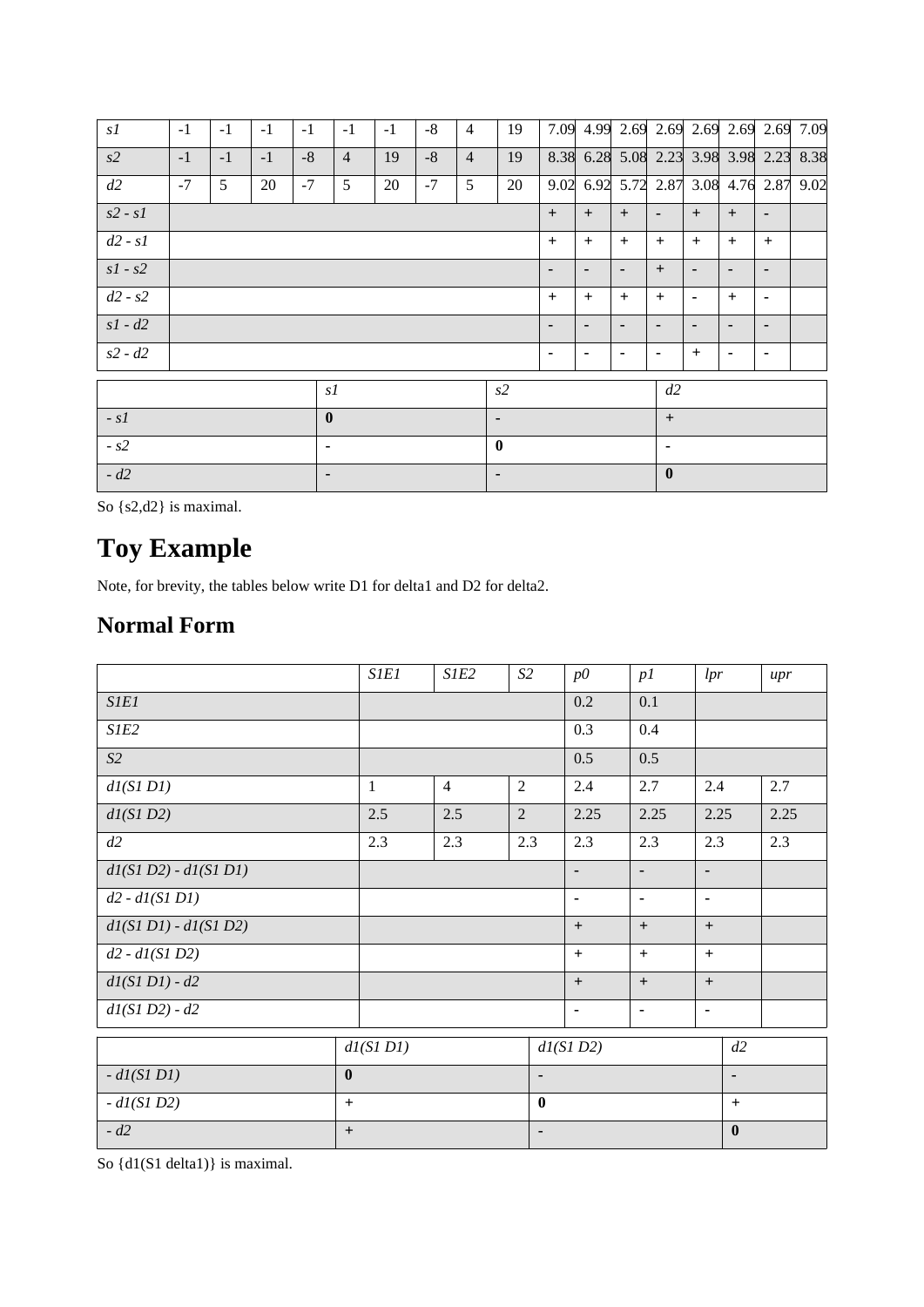### **Normal Form Backward Induction**

### *S1 Branch*

|                          | E1           | E2             | p0             | p1             |                | lpr            | $_{upr}$ |
|--------------------------|--------------|----------------|----------------|----------------|----------------|----------------|----------|
| $\mathbb{E} \mathbb{I}$  |              |                | 0.4            | 0.2            |                |                |          |
| E2                       |              |                | 0.6            | $0.8\,$        |                |                |          |
| $\mathcal{D}\mathcal{I}$ | $\mathbf{1}$ | $\overline{4}$ | 2.8            | 3.4            |                | 2.8            | 3.4      |
| D2                       | 2.5          | 2.5            | 2.5            | 2.5            |                | 2.5            | 2.5      |
| $D2 - D1$                |              |                | $\blacksquare$ | $\blacksquare$ |                | $\blacksquare$ |          |
| $DI - D2$                |              |                | $+$            | $+$            |                | $+$            |          |
|                          |              | DI             |                |                | D2             |                |          |
| $-D1$                    |              | $\mathbf{0}$   |                |                | $\blacksquare$ |                |          |
| $-D2$                    |              | $+$            |                |                | $\mathbf{0}$   |                |          |

So {delta1} is maximal.

### *Root Node*

|                 | <b>SIEI</b> | S1E2           |              | S2  | p0             | p1             | lpr            | upr |
|-----------------|-------------|----------------|--------------|-----|----------------|----------------|----------------|-----|
| <b>SIEI</b>     |             |                |              |     | 0.2            | 0.1            |                |     |
| S1E2            |             |                |              |     | 0.3            | 0.4            |                |     |
| S2              |             |                |              |     | 0.5            | 0.5            |                |     |
| dl(SIDI)        | 1           | $\overline{4}$ |              | 2   | 2.4            | 2.7            | 2.4            | 2.7 |
| d2              | 2.3         | 2.3            |              | 2.3 | 2.3            | 2.3            | 2.3            | 2.3 |
| $d2 - dI(SIDI)$ |             |                |              |     | $\blacksquare$ | $\blacksquare$ | $\blacksquare$ |     |
| $dI(SIDI) - d2$ |             |                |              |     | $+$            | $+$            | $+$            |     |
|                 |             |                | dI(SIDI)     |     |                |                | d2             |     |
| $-dI(SIDI)$     |             |                | $\mathbf{0}$ |     |                |                | $\blacksquare$ |     |
| $-d2$           |             |                | $+$          |     |                |                | $\bf{0}$       |     |

So  $\{d1(S1 delta1)\}\$ is maximal.

## **Extra Question**

d2 becomes uniquely maximal if it is assigned a value strictly larger than 2.7.

# **Lake District**

### **Normal Form Backward Induction**

*S1 Branch*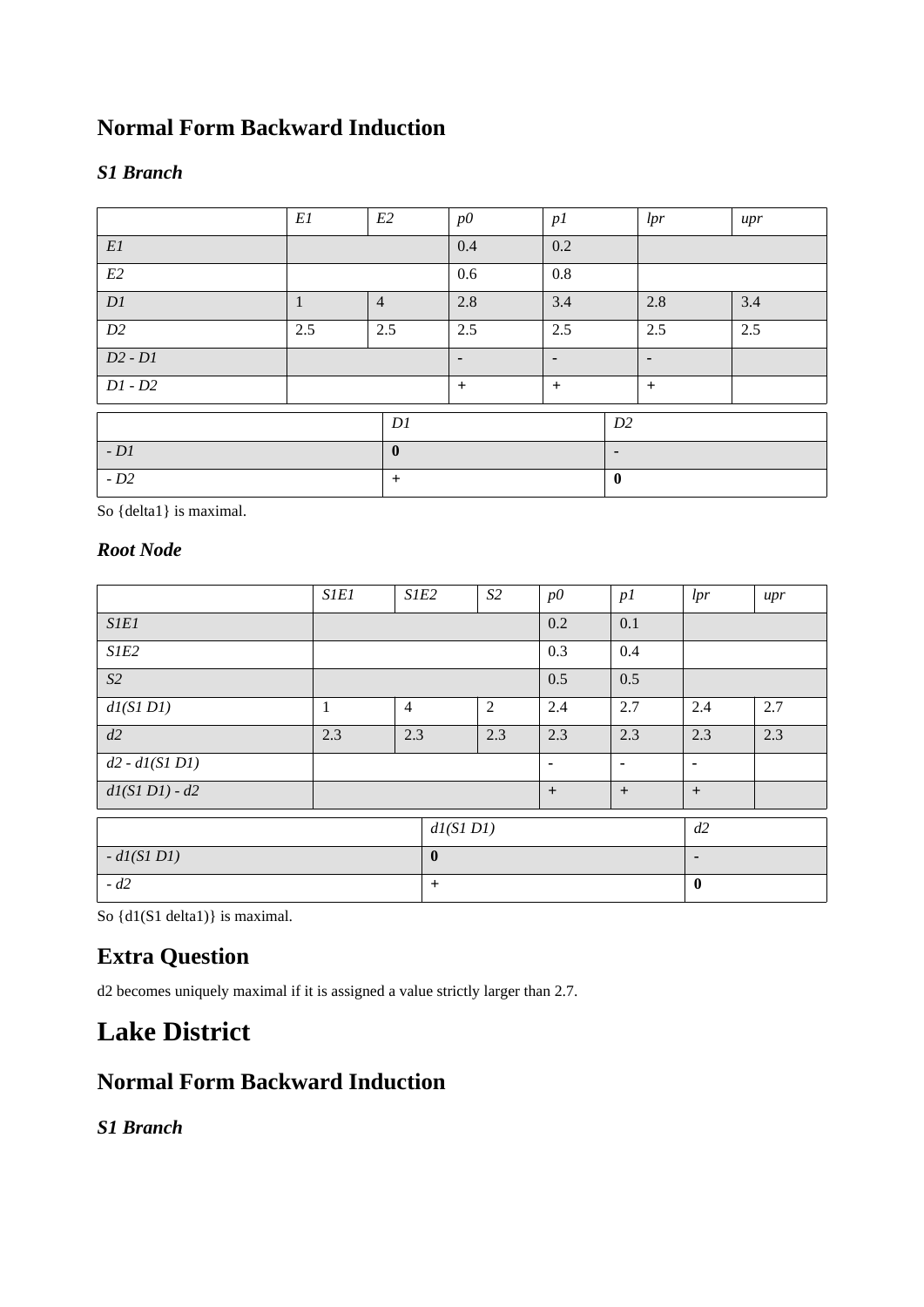|                 | E1             | E2 | $p\ddot{o}$    | p1                       | p2             |                | lpr                      | upr    |
|-----------------|----------------|----|----------------|--------------------------|----------------|----------------|--------------------------|--------|
| E1              |                |    | 0.591          | 0.7                      | 0.747          |                |                          |        |
| E2              |                |    | 0.409          | 0.3                      | 0.253          |                |                          |        |
| $d\mathfrak{l}$ | 9              | 14 | 11.045         | 10.5                     | 10.265         |                | 10.265                   | 11.045 |
| d2              | $\overline{4}$ | 19 | 10.135         | 8.5                      | 7.795          |                | 7.795                    | 10.135 |
| $d2 - d1$       |                |    | $\blacksquare$ | $\overline{\phantom{0}}$ | $\blacksquare$ |                | $\overline{\phantom{a}}$ |        |
| $d1 - d2$       |                |    | $+$            | $\ddot{}$                | $+$            |                | $+$                      |        |
|                 |                |    | dl             |                          |                | d2             |                          |        |
| $-d1$           |                |    | $\mathbf{0}$   |                          |                | $\blacksquare$ |                          |        |
| $-d2$           |                |    | $+$            |                          |                | $\bf{0}$       |                          |        |

So {d1} is maximal in the S1 branch.

### *S2 Branch*

|           | El             | E2 | p0             | p1  | p2    |              | lpr            | $_{upr}$ |
|-----------|----------------|----|----------------|-----|-------|--------------|----------------|----------|
| E1        |                |    | 0.157          | 0.2 | 0.374 |              |                |          |
| E2        |                |    | 0.843          | 0.8 | 0.626 |              |                |          |
| d1        | 9              | 14 | 13.215         | 13  | 12.13 |              | 12.13          | 13.215   |
| d2        | $\overline{4}$ | 19 | 16.645         | 16  | 13.39 |              | 13.39          | 16.645   |
| $d2 - d1$ |                |    | $+$            | $+$ | $+$   |              | $^{+}$         |          |
| $d1 - d2$ |                |    | ٠              | ٠   | ٠     |              | $\blacksquare$ |          |
|           |                |    | dl             |     |       | d2           |                |          |
| $-d1$     |                |    | $\bf{0}$       |     |       | $+$          |                |          |
| $-d2$     |                |    | $\blacksquare$ |     |       | $\mathbf{0}$ |                |          |

So {d2} is maximal in the S1 branch.

### *dSc Branch*

|             | <b>SIEI</b> | S1E <sub>2</sub> | S2E1 | S2E2 | p0    | p1    | p2             | p3    | lpr            | $_{upr}$ |
|-------------|-------------|------------------|------|------|-------|-------|----------------|-------|----------------|----------|
| <i>SIEI</i> |             |                  |      |      | 0.378 | 0.378 | 0.378          | 0.478 |                |          |
| S1E2        |             |                  |      |      | 0.162 | 0.162 | 0.262          | 0.162 |                |          |
| S2EI        |             |                  |      |      | 0.072 | 0.172 | 0.072          | 0.072 |                |          |
| S2E2        |             |                  |      |      | 0.388 | 0.288 | 0.288          | 0.288 |                |          |
| dl          | 10          | 15               | 10   | 15   | 12.75 | 12.25 | 12.75          | 12.25 | 12.25          | 12.75    |
| d2          | 5           | 20               | 5    | 20   | 13.25 | 11.75 | 13.25          | 11.75 | 11.75          | 13.25    |
| $d2 - d1$   |             |                  |      |      | $+$   | ٠     | $+$            |       | $\blacksquare$ |          |
| $d1 - d2$   |             |                  |      |      | ۰     | $+$   | $\blacksquare$ | $+$   | ٠              |          |
|             |             |                  |      | dl   |       |       | d2             |       |                |          |